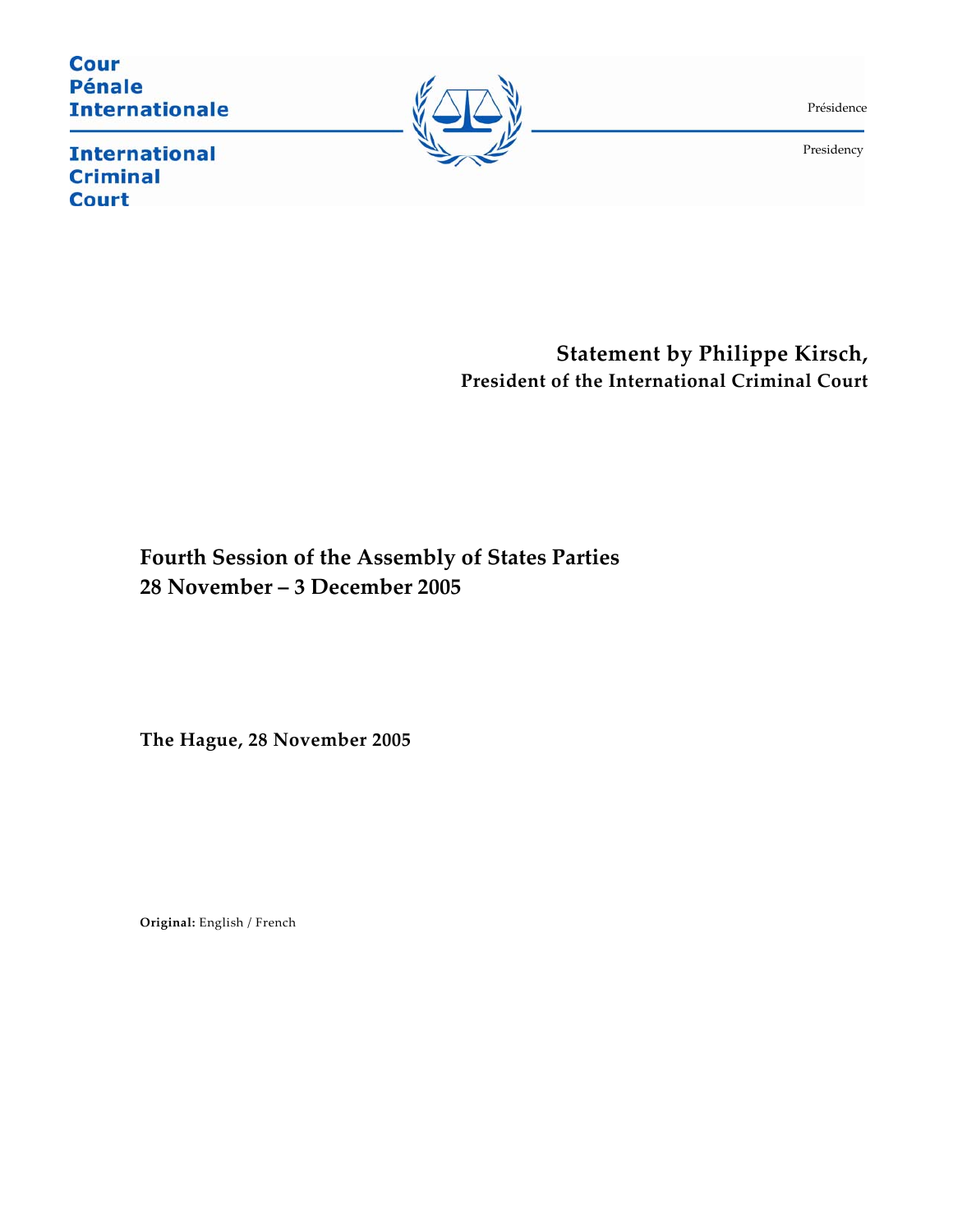C'est un plaisir pour moi de m'adresser à vous à l'occasion de la quatrième session de l'Assemblée des États parties, la seconde session tenue ici, au siège de la Cour pénale internationale à La Haye.

Je commencerai par exprimer la profonde reconnaissance de la Cour au Président sortant de l'Assemblée des États parties, le Prince Zeid Raʹad Zeid Al-Hussein, pour son dévouement et la façon exemplaire dont il a conduit les travaux de l'Assemblée dans les trois dernières années. Je souhaite ensuite vous assurer, Monsieur le Président, à la fois de la complète confiance que la Cour a en vous et de sa volonté de coopération pleine et entière avec vous et avec le Bureau dans son ensemble. Je profite de l'occasion pour féliciter les deux nouveaux Vice-Présidents, l'Ambassadeur Hlengiwe Mkhize de l'Afrique du Sud, ainsi que l'Ambassadeur Erwin Kubesch de l'Autriche, et les autres membres du Bureau de leur élection.

Enfin, je voudrais souhaiter la bienvenue à l'Assemblée aux nouveaux États parties au Statut de la Cour : le Burundi, la Guyane, le Kenya, le Libéria, le Mexique, et la République Dominicaine.

## Monsieur le Président,

Lors de la dernière session de l'Assemblée des États parties, j'ai indiqué que la Cour avait réalisé une importante transition entre la phase de mise en place et le commencement de ses fonctions judiciaires. Aujourd'hui, la CPI fonctionne pleinement en tant qu'institution judiciaire. Le Bureau du Procureur dirige des enquêtes dans des environnements difficiles. Les Chambres mènent leurs procédures en s'appuyant sur des structures internes et une réglementation qui sont maintenant bien en place.

Trois États parties ont renvoyé à la Cour des situations constatées sur leurs propres territoires : la République démocratique du Congo, l'Ouganda et, depuis la dernière session de l'Assemblée des États parties, la République centrafricaine. En outre, le Conseil de sécurité a renvoyé la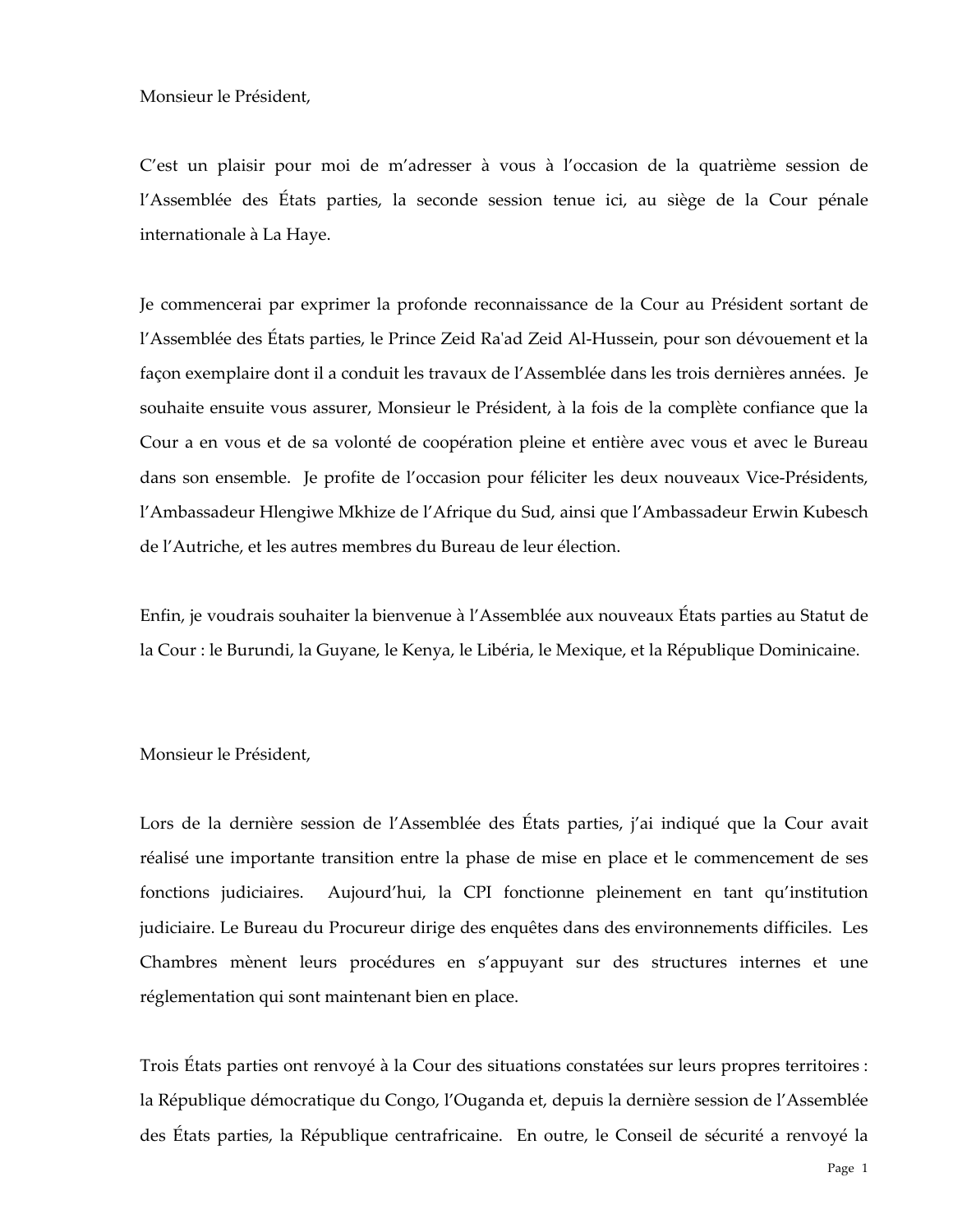situation au Darfour, au Soudan. Le Bureau du Procureur mène des enquêtes dans trois situations – en Ouganda, en République démocratique du Congo et au Darfour, au soudan. Le Procureur vous fournira ultérieurement de plus amples informations sur ces enquêtes. Par ailleurs, un État non partie, la Cote d'Ivoire, a déposé auprès du Greffier une déclaration portant acceptation de la juridiction de la Cour. Le Bureau du Procureur a indiqué qu'il réalise des analyses détaillées concernant huit autres situations, dont la République centrafricaine et la Cote d'Ivoire.

Des procédures sont en cours en phase préliminaire. Les décisions et autres développements judiciaires de nature non confidentielle sont disponibles sur le site Internet de la Cour. Je vous invite à consulter ces décisions ainsi que le programme des audiences.

Le 8 juillet dernier, la Cour a délivré les premiers mandats d'arrêt pour la situation en Ouganda, à l'encontre de cinq membres de l'Armée de résistance du Seigneur. Les allégations de crimes contre l'humanité et de crimes de guerre contenues dans les mandats incluent des actes d'esclavage sexuel, de viol, d'attaques intentionnelles de populations civiles et d'enrôlement de force d'enfants soldats. Les mandats d'arrêt ont été rendus publics le 13 octobre par la Chambre préliminaire II, après que la Chambre ait estimé que les mesures de sécurité prises par la Cour pour assurer la protection des victimes et des témoins étaient satisfaisantes. Sous réserve de la coopération nécessaire des États pour l'arrestation et la remise d'individus à la Cour, les premiers procès pourraient débuter prochainement.

## Mr. President,

To support the extension of the Court's operations into the field, the Registry and the Office of the Prosecutor have established joint field offices in Kinshasa, Democratic Republic of the Congo and Kampala, Uganda. These field offices facilitate the work of investigators as well as the Court's activities in relation to defence, witnesses, victims and outreach. The Court is currently evaluating its field requirements in connection with the investigation in Darfur.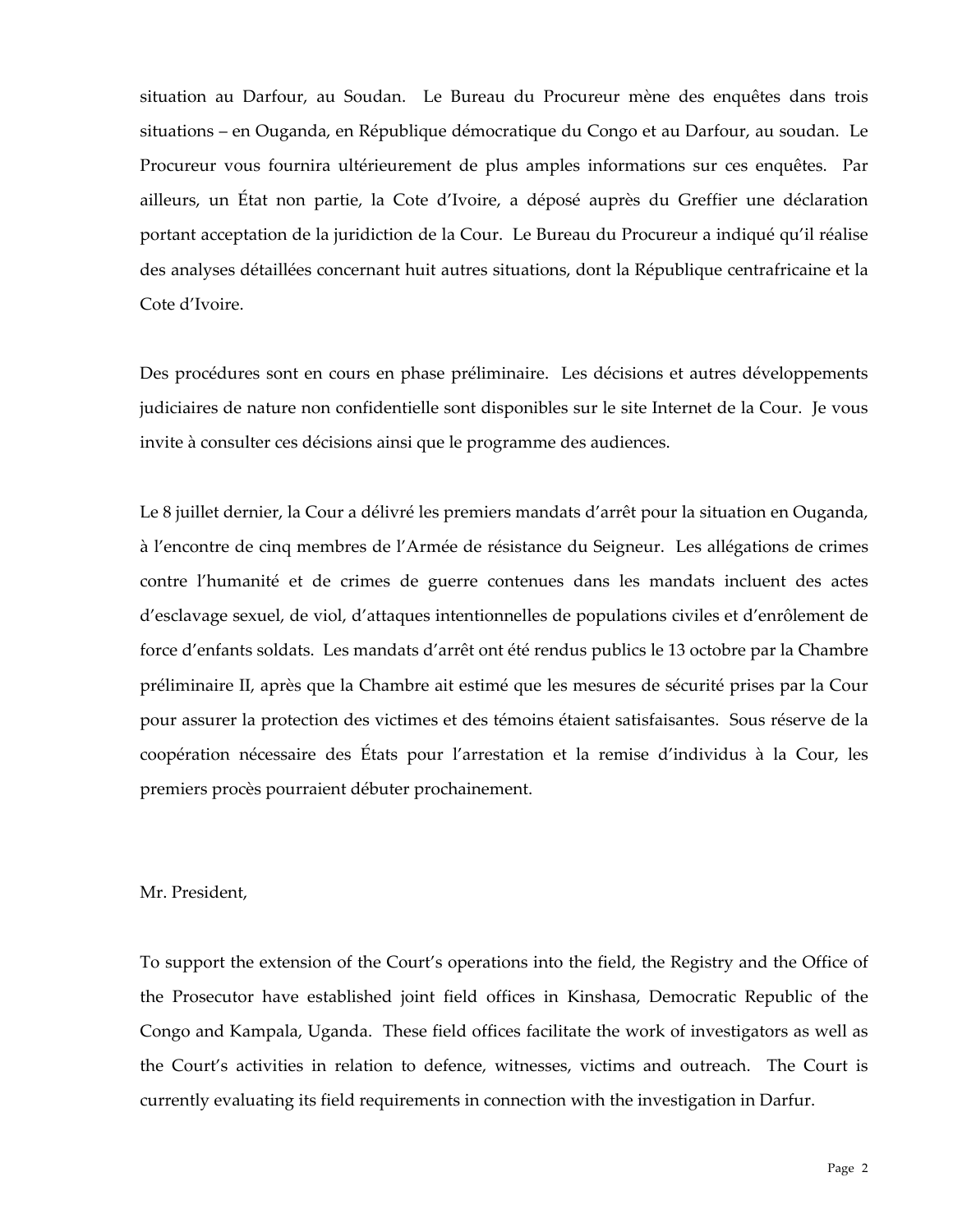As you will hear from the Prosecutor, and later today from the Registrar in his description of the proposed budget, conducting complex investigations and carrying out the Court's other statutory activities in the field involve a number of challenges. The Court's investigations, for example, are occurring in situations of ongoing conflict. The security of Court staff, victims, witnesses, and others who could be affected by the Court's activities is a priority. The Court must find ways of establishing reliable and secure logistics, transportation and communications in the three different situations. Each situation also presents its own specific needs, including, for example, local language capacity requirements. These circumstances also present practical challenges for Court-related field activities in addition to investigations, such as protecting the rights of defence; conducting outreach to explain the Court to affected populations; and carrying out of the Court's specific mandate in relation to victims and witnesses.

The Court relies on the cooperation of States and other actors to carry out many essential functions. The Court must find partners willing and able to cooperate, with sufficient reliable means to support the Court. The Court has negotiated and is negotiating agreements with States and international organisations on both general cooperation and specific issues. For example, the Court has concluded several agreements with States on relocation of witnesses. At the end of October, Austria became the first State Party to sign an agreement with the ICC on the enforcement of sentences. I hope that other States will soon conclude such agreements with the Court.

As you know, in October 2004, the Court concluded the Relationship Agreement with the United Nations, following approval by the Assembly of States Parties and the United Nations General Assembly. As a result of that Agreement, the Court presented its first report to the General Assembly. I had the honour earlier this month to provide an update to the General Assembly on recent developments of the Court and the cooperative relationship that exists between the two institutions. Also this month, the Court concluded a cooperation agreement with the United Nations Mission in the Democratic Republic of the Congo (MONUC). The ICC is negotiating agreements for cooperation with other organisations, namely, the African Union and European Union.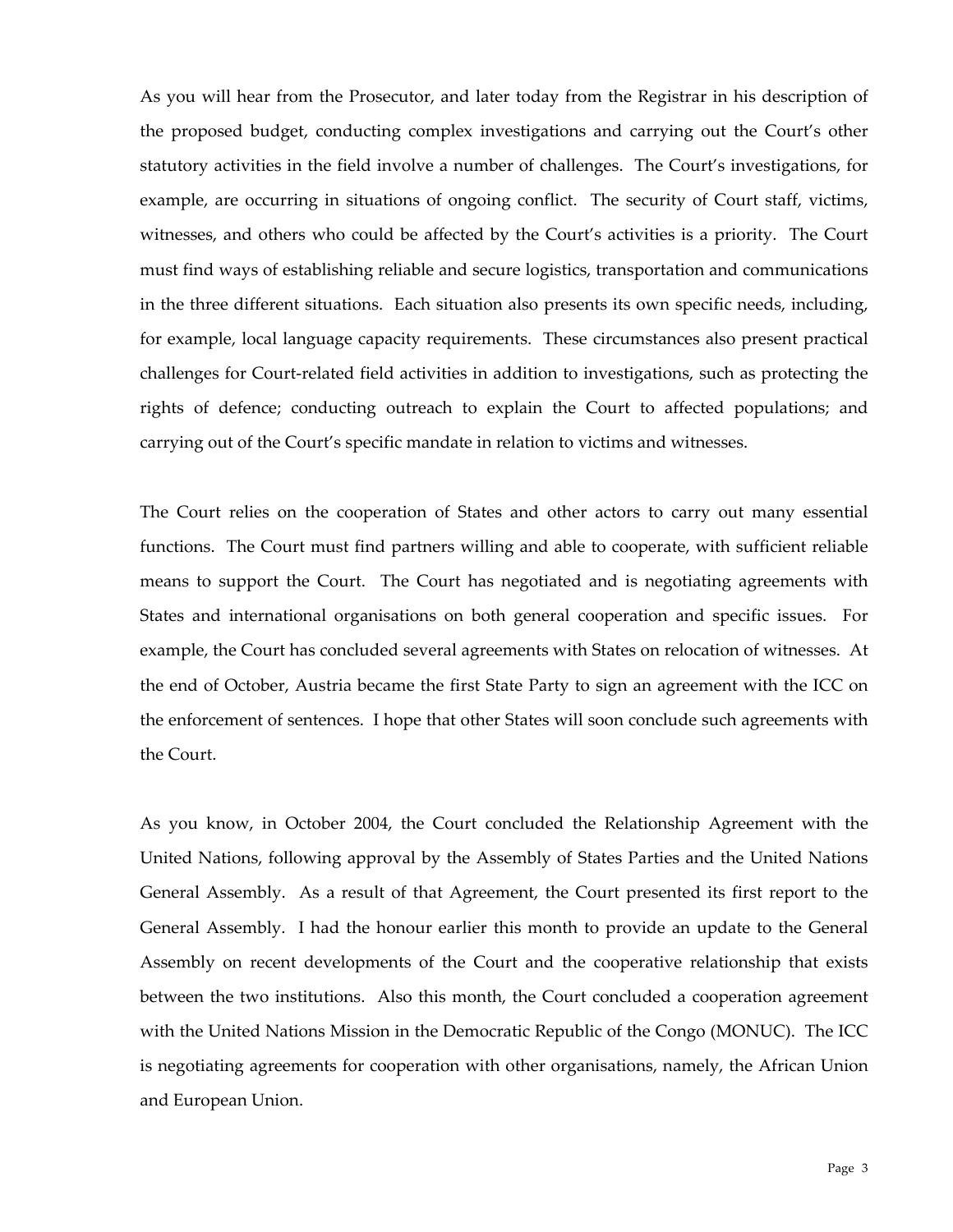Before turning to issues before this session of the Assembly of States Parties, I would like to provide you with a brief update of other institutional developments since the last session. The Regulations of the Court, adopted by the Judges in May 2004, were accepted by States Parties. As called for in these Regulations, the Judges adopted a Code of Judicial Ethics. The Registrar, with the agreement of the Prosecutor and Presidency, has provided staff rules which have been promulgated and reported to the Assembly. The Court has also formulated draft guidelines for the employment of gratis personnel and submitted the draft guidelines to the Assembly.

With the extension of its activities into the field and beginning of the first judicial proceedings, and under the guidance of the Coordination Council, the different organs intensified coordination at all levels, while respecting their Statutory and necessary independence. In order to ensure effective, integrated development of the Court, the Coordination Council instituted a strategic planning process. A Strategic Planning Project Group is defining strategic goals for the Court and a strategy for achieving these goals. In this context, the Court is developing a "Court Capacity Model" that will assist the coordinated planning of resource needs. The strategic planning process has already contributed to the structural cohesion of the proposed programme budget for 2006 and to the identification and development of common policies on issues such as the establishment of field offices. The Strategic Plan is a priority for the Court's leadership and the aim is to have it completed by Spring*.*

As part of the development of the Strategic Plan, the Court formulated a comprehensive, integrated strategy for its external relations, public information, and outreach activities which was adopted by the Coordination Council in July. The Court established a Standing Group on external communications to implement and refine the strategy and to coordinate activities.

Ensuring regular dialogue with States Parties is a priority for the Court. We are endeavouring to provide you with coordinated and relevant information on a regular basis. Jointly represented by the three organs and the Secretariat of the Assembly, the Court has held three diplomatic briefings this year. Detailed information regarding the Court's activities has been distributed in advance of the last two briefings and posted on the Court's website. States Parties will have a complete information update on Court developments every three months. In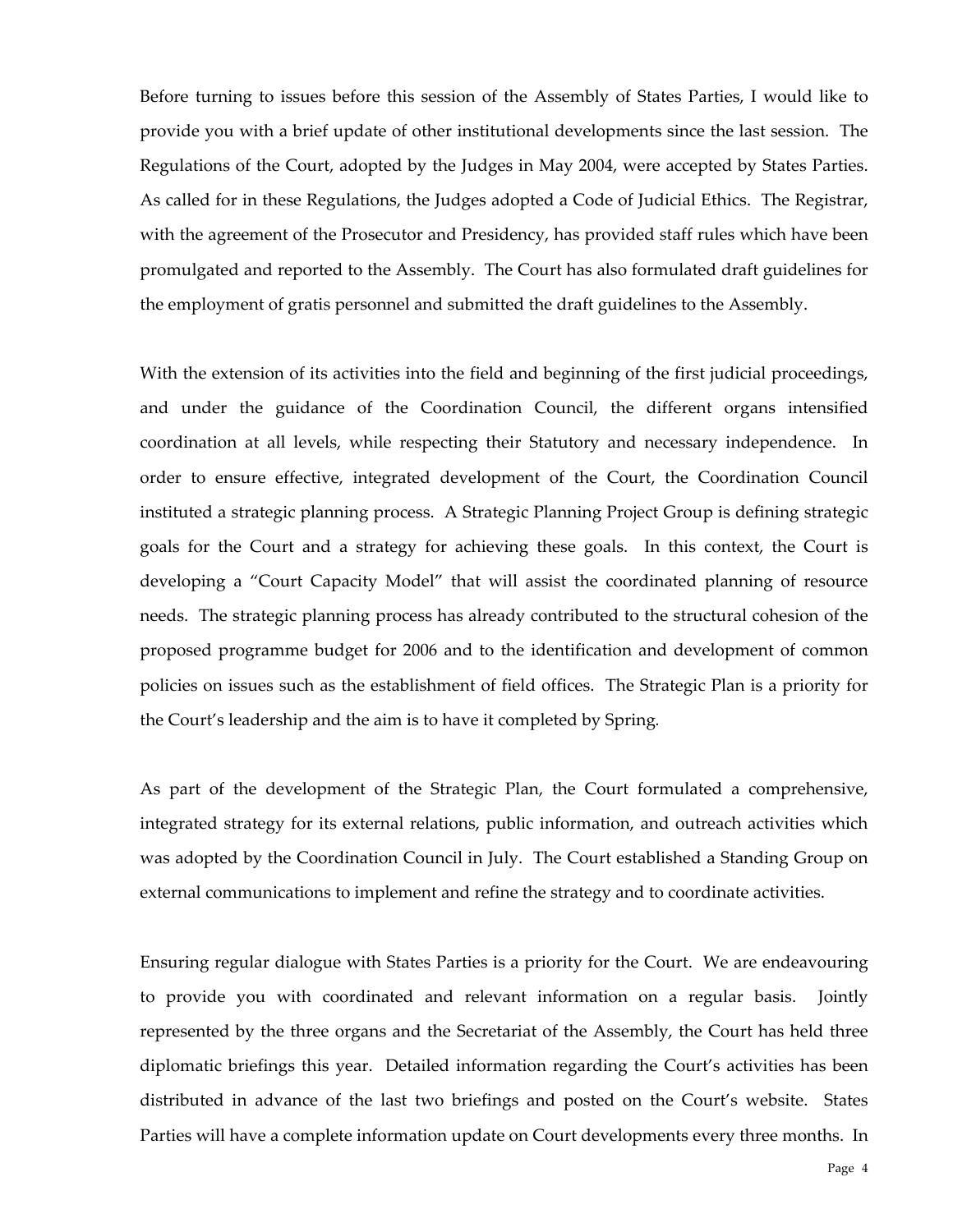addition to these briefings, senior-level Court representatives have met as often as possible with representatives of States and groups of States, both at the seat of the Court and elsewhere. It is clear for us that a sustained dialogue between the Court and States is necessary for a proper understanding of the activities and objectives of the Court, and of its resource requirements and other support needs.

Mr. President,

I will now turn to some of the issues at hand in this session of the Assembly of States Parties.

I would like to begin by stating that the Court is pleased with how communication between the Court and the Committee on Budget and Finance has developed over the past year. The Court has examined the recommendations of the Committee on Budget and Finance and has taken a number of steps to take into account those recommendations. An issue which the Court intends to raise and which requires further discussion, however, is the need for the Court to retain the required flexibility to redeploy resources, especially during this crucial stage of its development.

The Court welcomes the Committee on Budget and Finance's conclusion that the establishment of a liaison office in New York would assist in responding to genuine needs of the Court. As I indicated last year, the Court believes that a liaison office in New York is needed for practical reasons. Our experience in the past year has confirmed this need. It is a matter of the efficiency and effectiveness of the Court's operations specific to its relationship with the United Nations. The Court needs reporting and analysis on issues of concern. It must follow closely UN internal processing of requests for cooperation. It must identify and assess problems as they arise, and not too late. The Court needs to better target its requests and be in a position to follow up on any related tasks.

The Court has formulated its requirements for permanent premises through three reports to the Committee on Budget and Finance. While it does not expect States Parties to take a decision at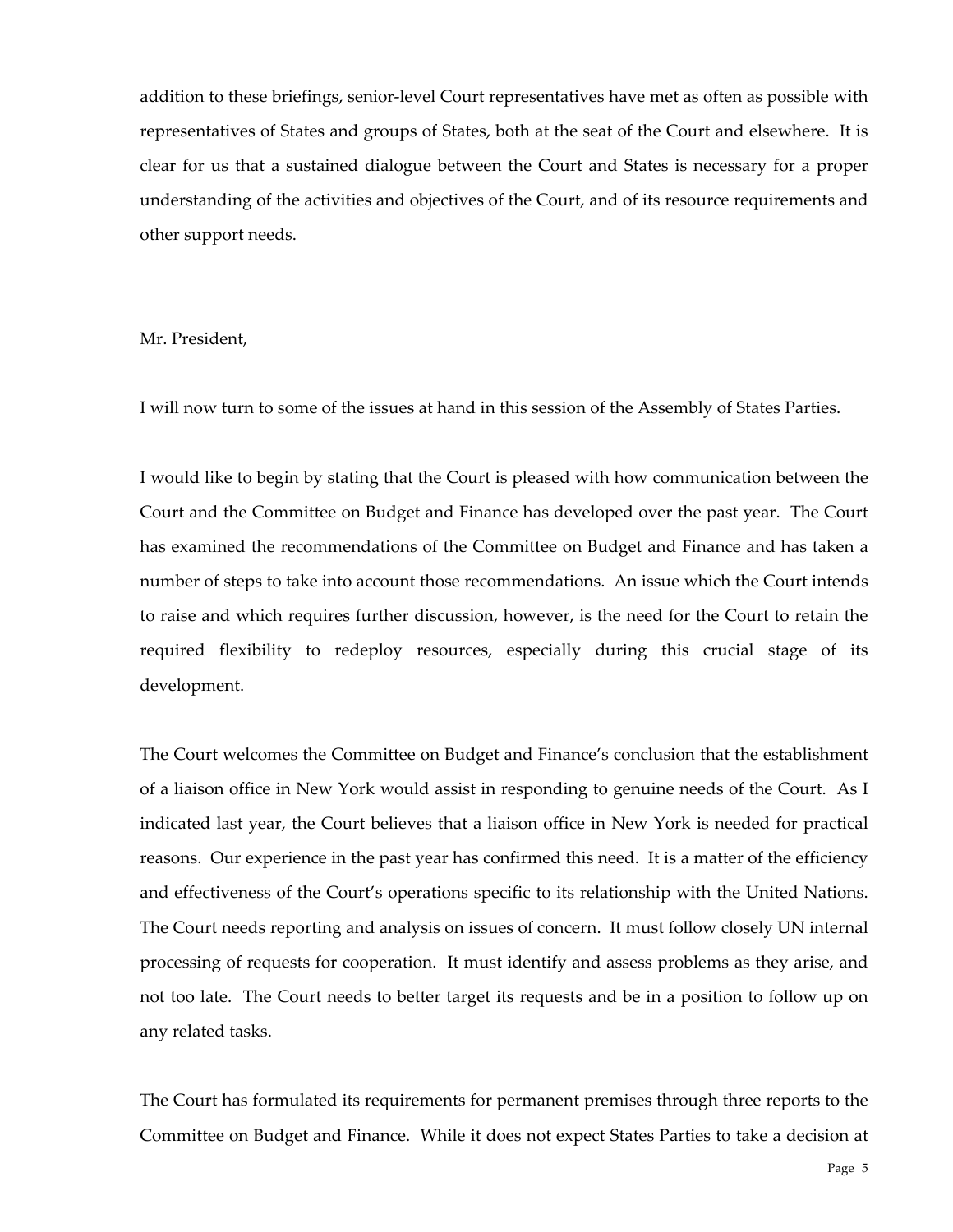this session, it is the Court's view that States Parties are now in a position to compile the information they may require to reach a final decision.

A more immediate concern for the Court is the question of interim premises. Until recently, the Court was of the understanding that a satisfactory solution had been identified to address the question of accommodating planned increases in the number of employees, through occupation of the B Wing of the Arc building where the Court is currently located. This solution is now under review. It is important that any alternative solution proposed satisfy some basic requirements in order to safeguard proper coordination within the Court and quality of the Court's work. There will also be financial implications which have not yet been considered should the Court have to move part of its headquarter operations into a new building, including those which will arise from the need for the building to be fitted in order to meet security and other requirements. These implications need to be addressed now.

We continue our discussions with the host State on the headquarters agreement. The Court is negotiating on the basis of the basic principles as adopted by States. It has not yet been possible to reach agreement on all issues with the Host State on this basis. In particular, we have not yet found a solution for the most-favoured organisation clause that satisfies the intent of the basic principles. For the time being, we continue to apply principles adapted from the ICTY agreement on an interim basis.

The Court is very pleased with the increasing interest displayed by the diplomatic community here in The Hague in actively contributing to the Court's development and in supporting its activities. In the spirit of what I said earlier regarding the need for a sustained dialogue with States, we would be happy to explore any avenue which might enhance dialogue with missions in The Hague. We are also grateful to the diplomatic missions in New York for the assistance they have provided in light of the relationship between the Court and the United Nations.

The Court understands that it has its own responsibility in the effective implementation of its mandate. We will do everything possible to ensure an efficient and responsible administration of Court activities as well as effective and transparent administration of justice. The Court's